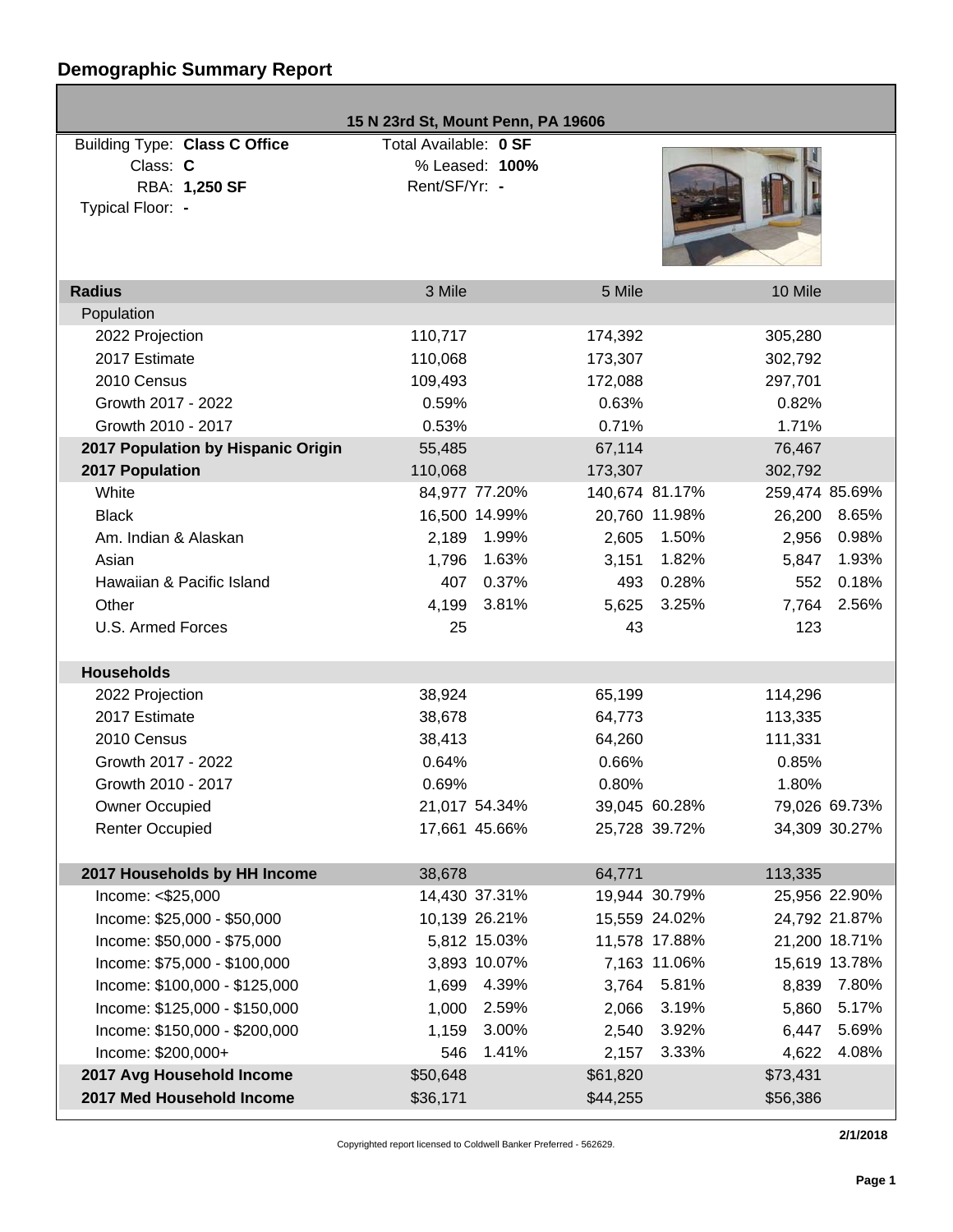|                               | 15 N 23rd St, Mount Penn, PA 19606 |       |         |               |               |       |
|-------------------------------|------------------------------------|-------|---------|---------------|---------------|-------|
| Building Type: Class C Office | Total Available: 0 SF              |       |         |               |               |       |
| Class: C                      | % Leased: 100%                     |       |         |               |               |       |
| RBA: 1,250 SF                 | Rent/SF/Yr: -                      |       |         |               |               |       |
| Typical Floor: -              |                                    |       |         |               |               |       |
|                               |                                    |       |         |               |               |       |
|                               |                                    |       |         |               |               |       |
|                               |                                    |       |         |               |               |       |
|                               |                                    |       |         |               |               |       |
|                               |                                    |       |         |               |               |       |
| <b>Radius</b>                 | 3 Mile                             |       | 5 Mile  |               | 10 Mile       |       |
| <b>Population</b>             |                                    |       |         |               |               |       |
| 2022 Projection               | 110,717                            |       | 174,392 |               | 305,280       |       |
| 2017 Estimate                 | 110,068                            |       | 173,307 |               | 302,792       |       |
| 2010 Census                   | 109,493                            |       | 172,088 |               | 297,701       |       |
|                               |                                    |       |         |               |               |       |
| Growth 2017 - 2022            | 0.59%                              |       | 0.63%   |               | 0.82%         |       |
| Growth 2010 - 2017            | 0.53%                              |       | 0.71%   |               | 1.71%         |       |
|                               |                                    |       |         |               |               |       |
| 2017 Population by Age        | 110,068                            |       | 173,307 |               | 302,792       |       |
| Age 0 - 4                     | 7,939                              | 7.21% | 11,536  | 6.66%         | 18,391        | 6.07% |
| Age 5 - 9                     | 8,257                              | 7.50% | 11,920  | 6.88%         | 19,171        | 6.33% |
| Age 10 - 14                   | 8,451                              | 7.68% | 12,306  | 7.10%         | 20,428        | 6.75% |
| Age 15 - 19                   | 8,721                              | 7.92% | 12,782  | 7.38%         | 21,743        | 7.18% |
| Age 20 - 24                   | 8,390                              | 7.62% | 12,172  | 7.02%         | 20,387        | 6.73% |
| Age 25 - 29                   | 8,084                              | 7.34% | 11,654  | 6.72%         | 18,843        | 6.22% |
| Age 30 - 34                   | 7,647                              | 6.95% | 11,215  | 6.47%         | 17,997        | 5.94% |
| Age 35 - 39                   | 7,068                              | 6.42% | 10,660  | 6.15%         | 17,713        | 5.85% |
| Age 40 - 44                   | 6,733                              | 6.12% | 10,412  | 6.01%         | 18,377        | 6.07% |
| Age 45 - 49                   | 6,734                              | 6.12% | 10,693  | 6.17%         | 19,915        | 6.58% |
| Age 50 - 54                   | 6,898                              | 6.27% | 11,308  | 6.52%         | 21,700        | 7.17% |
| Age 55 - 59                   | 6,346                              | 5.77% | 10,818  | 6.24%         | 20,910        | 6.91% |
| Age 60 - 64                   | 5,379                              | 4.89% | 9,522   | 5.49%         | 18,244        | 6.03% |
| Age 65 - 69                   | 4,479                              | 4.07% | 8,178   | 4.72%         | 15,523        | 5.13% |
| Age 70 - 74                   | 3,157                              | 2.87% | 5,969   | 3.44%         | 11,288        | 3.73% |
| Age 75 - 79                   | 2,167                              | 1.97% | 4,284   | 2.47%         | 8,070         | 2.67% |
| Age 80 - 84                   | 1,641                              | 1.49% | 3,416   | 1.97%         | 6,312         | 2.08% |
| Age 85+                       | 1,976                              | 1.80% | 4,462   | 2.57%         | 7,780         | 2.57% |
| Age 65+                       | 13,420 12.19%                      |       |         | 26,309 15.18% | 48,973 16.17% |       |
|                               |                                    |       |         |               |               |       |
| <b>Median Age</b>             | 33.40                              |       | 36.40   |               | 39.10         |       |
| <b>Average Age</b>            | 35.40                              |       | 37.70   |               | 39.00         |       |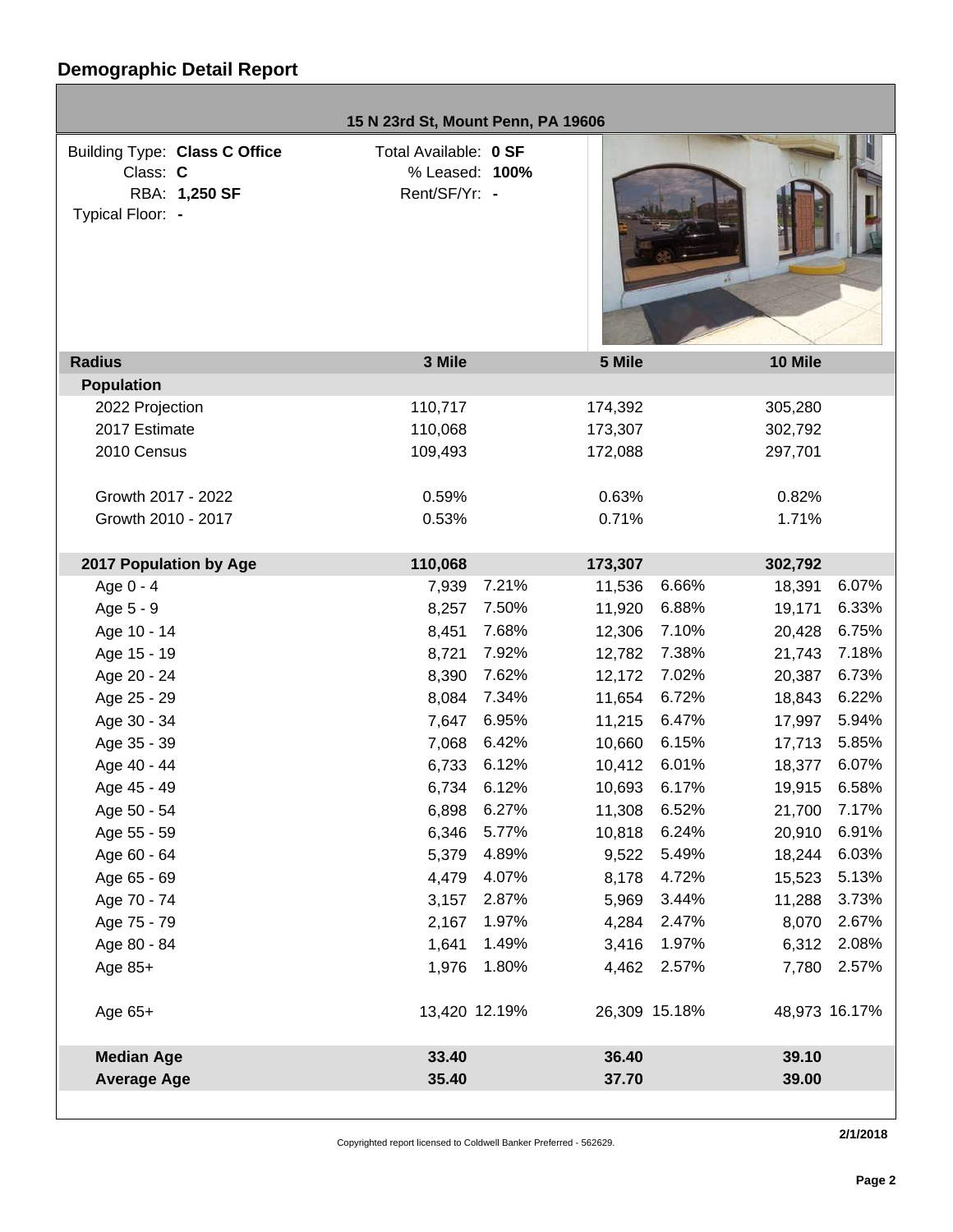## **Demographic Detail Report**

г

| 15 N 23rd St, Mount Penn, PA 19606                          |                 |               |                  |                |                           |               |
|-------------------------------------------------------------|-----------------|---------------|------------------|----------------|---------------------------|---------------|
| <b>Radius</b>                                               | 3 Mile          |               | 5 Mile           |                | 10 Mile                   |               |
| <b>2017 Population By Race</b>                              | 110,068         |               | 173,307          |                | 302,792                   |               |
| White                                                       |                 | 84,977 77.20% |                  | 140,674 81.17% | 259,474 85.69%            |               |
| <b>Black</b>                                                |                 | 16,500 14.99% |                  | 20,760 11.98%  | 26,200                    | 8.65%         |
| Am. Indian & Alaskan                                        | 2,189           | 1.99%         | 2,605            | 1.50%          | 2,956                     | 0.98%         |
| Asian                                                       | 1,796           | 1.63%         | 3,151            | 1.82%          | 5,847                     | 1.93%         |
| Hawaiian & Pacific Island                                   | 407             | 0.37%         | 493              | 0.28%          | 552                       | 0.18%         |
| Other                                                       |                 | 4,199 3.81%   |                  | 5,625 3.25%    |                           | 7,764 2.56%   |
|                                                             | 110,068         |               | 173,307          |                |                           |               |
| <b>Population by Hispanic Origin</b><br>Non-Hispanic Origin |                 | 54,583 49.59% |                  | 106,193 61.27% | 302,792<br>226,326 74.75% |               |
|                                                             |                 |               |                  |                |                           |               |
| Hispanic Origin                                             |                 | 55,485 50.41% |                  | 67,114 38.73%  |                           | 76,466 25.25% |
| 2017 Median Age, Male                                       | 32.40           |               | 35.00            |                | 37.70                     |               |
| 2017 Average Age, Male                                      | 34.40           |               | 36.50            |                | 38.00                     |               |
|                                                             |                 |               |                  |                |                           |               |
| 2017 Median Age, Female                                     | 34.40           |               | 37.80            |                | 40.40                     |               |
| 2017 Average Age, Female                                    | 36.30           |               | 38.80            |                | 40.10                     |               |
|                                                             |                 |               |                  |                |                           |               |
| 2017 Population by Occupation<br><b>Classification</b>      | 83,688          |               | 134,996          |                | 240,452                   |               |
| Civilian Employed                                           |                 | 49,307 58.92% |                  | 81,325 60.24%  | 149,984 62.38%            |               |
| <b>Civilian Unemployed</b>                                  |                 | 4,222 5.04%   |                  | 5,489 4.07%    |                           | 7,652 3.18%   |
| Civilian Non-Labor Force                                    |                 | 30,134 36.01% |                  | 48,140 35.66%  |                           | 82,695 34.39% |
| <b>Armed Forces</b>                                         |                 | 25 0.03%      |                  | 42 0.03%       | 121                       | 0.05%         |
|                                                             |                 |               |                  |                |                           |               |
| <b>Households by Marital Status</b><br>Married              |                 |               |                  |                |                           |               |
| Married No Children                                         | 14,477<br>7,940 |               | 27,091<br>16,070 |                | 56,766                    |               |
| Married w/Children                                          |                 |               |                  |                | 33,787                    |               |
|                                                             | 6,538           |               | 11,021           |                | 22,979                    |               |
| 2017 Population by Education                                | 72,512          |               | 119,339          |                | 214,260                   |               |
| Some High School, No Diploma                                |                 | 18,886 26.05% |                  | 24,529 20.55%  |                           | 32,972 15.39% |
| High School Grad (Incl Equivalency)                         |                 | 24,215 33.39% |                  | 40,232 33.71%  |                           | 74,374 34.71% |
| Some College, No Degree                                     |                 | 14,816 20.43% |                  | 25,093 21.03%  |                           | 47,024 21.95% |
| Associate Degree                                            | 4,203           | 5.80%         | 6,748            | 5.65%          |                           | 11,589 5.41%  |
| <b>Bachelor Degree</b>                                      | 6,830           | 9.42%         |                  | 14,252 11.94%  |                           | 31,398 14.65% |
| <b>Advanced Degree</b>                                      | 3,562           | 4.91%         | 8,485            | 7.11%          | 16,903                    | 7.89%         |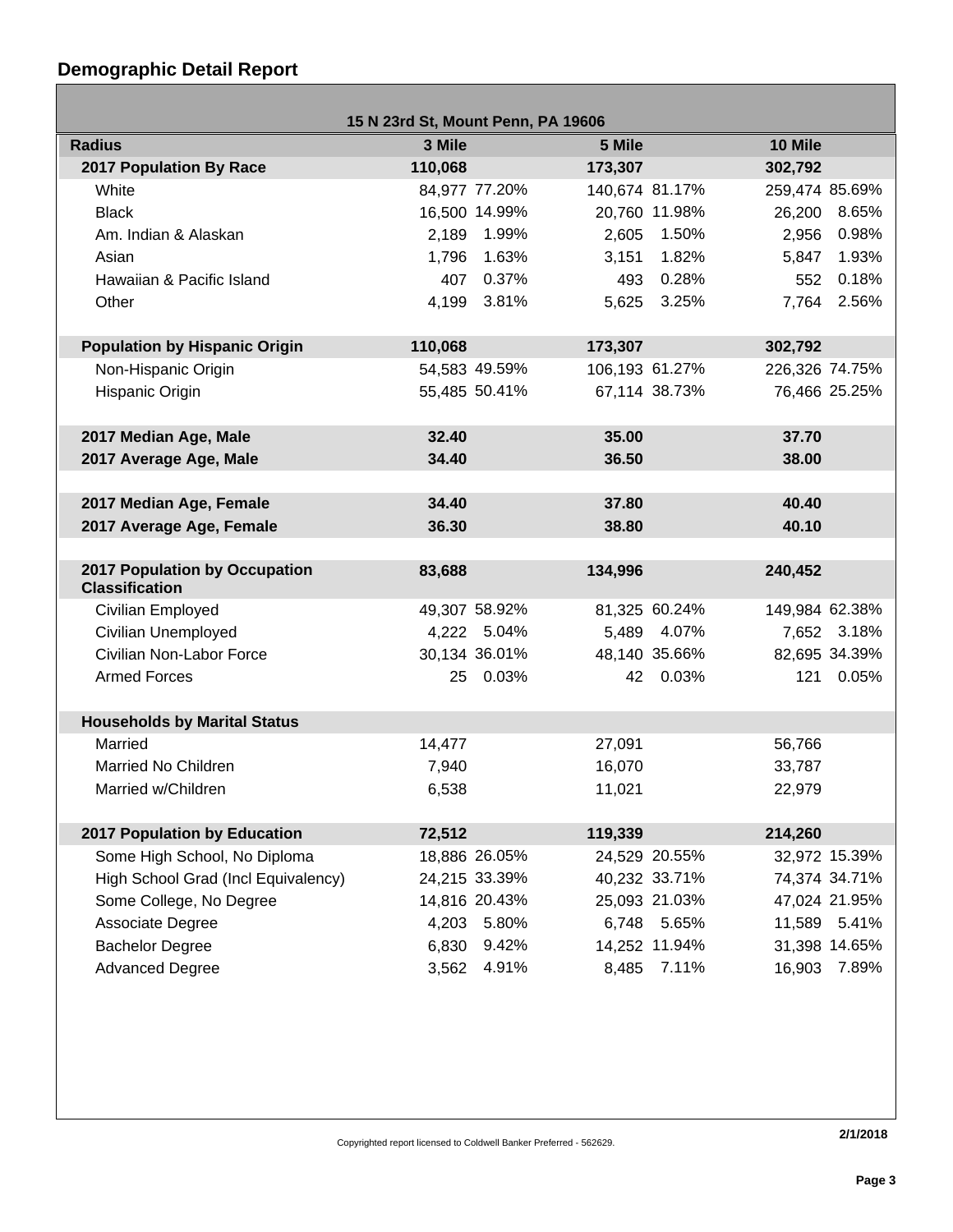## **Demographic Detail Report**

| 15 N 23rd St, Mount Penn, PA 19606   |        |               |         |               |                |               |
|--------------------------------------|--------|---------------|---------|---------------|----------------|---------------|
| <b>Radius</b>                        | 3 Mile |               | 5 Mile  |               | 10 Mile        |               |
| <b>2017 Population by Occupation</b> | 95,450 |               | 155,684 |               | 284,895        |               |
| Real Estate & Finance                |        | 2,223 2.33%   | 4,587   | 2.95%         |                | 9,133 3.21%   |
| Professional & Management            |        | 14,724 15.43% |         | 29,678 19.06% |                | 60,758 21.33% |
| <b>Public Administration</b>         |        | 1,181 1.24%   | 1,930   | 1.24%         | 3,559          | 1.25%         |
| Education & Health                   |        | 9,835 10.30%  |         | 18,575 11.93% |                | 35,999 12.64% |
| <b>Services</b>                      |        | 9,914 10.39%  | 14,974  | 9.62%         |                | 25,462 8.94%  |
| Information                          |        | 575 0.60%     | 1,007   | 0.65%         | 1,958          | 0.69%         |
| <b>Sales</b>                         |        | 11,726 12.28% |         | 19,331 12.42% |                | 36,246 12.72% |
| Transportation                       |        | 3,193 3.35%   | 3,532   | 2.27%         | 3,884          | 1.36%         |
| Retail                               | 6,355  | 6.66%         | 9,841   | 6.32%         | 17,317         | 6.08%         |
| Wholesale                            | 1,862  | 1.95%         | 2,988   | 1.92%         | 5,188          | 1.82%         |
| Manufacturing                        |        | 10,461 10.96% | 15,144  | 9.73%         | 27,266         | 9.57%         |
| Production                           |        | 12,200 12.78% |         | 16,825 10.81% | 27,673         | 9.71%         |
| Construction                         |        | 3,406 3.57%   | 5,943   | 3.82%         | 11,169         | 3.92%         |
| <b>Utilities</b>                     | 2,277  | 2.39%         | 3,775   | 2.42%         | 7,347          | 2.58%         |
| Agriculture & Mining                 | 1,863  | 1.95%         | 2,169   | 1.39%         | 3,064          | 1.08%         |
| Farming, Fishing, Forestry           | 1,623  | 1.70%         | 1,739   | 1.12%         | 1,943          | 0.68%         |
| <b>Other Services</b>                | 2,032  | 2.13%         | 3,646   | 2.34%         | 6,929          | 2.43%         |
|                                      |        |               |         |               |                |               |
| 2017 Worker Travel Time to Job       | 48,192 |               | 79,248  |               | 145,577        |               |
| <30 Minutes                          |        | 34,123 70.81% |         | 57,874 73.03% | 105,513 72.48% |               |
| 30-60 Minutes                        |        | 9,732 20.19%  |         | 14,961 18.88% |                | 28,463 19.55% |
| 60+ Minutes                          |        | 4,337 9.00%   |         | 6,413 8.09%   | 11,601         | 7.97%         |
|                                      |        |               |         |               |                |               |
| 2010 Households by HH Size           | 38,413 |               | 64,261  |               | 111,330        |               |
| 1-Person Households                  |        | 10,441 27.18% |         | 17,999 28.01% |                | 27,887 25.05% |
| 2-Person Households                  |        | 10,458 27.23% |         | 19,765 30.76% |                | 37,148 33.37% |
| 3-Person Households                  |        | 6,296 16.39%  |         | 10,222 15.91% |                | 18,405 16.53% |
| 4-Person Households                  |        | 5,221 13.59%  |         | 8,233 12.81%  |                | 15,354 13.79% |
| 5-Person Households                  |        | 3,107 8.09%   |         | 4,372 6.80%   |                | 7,233 6.50%   |
| 6-Person Households                  |        | 1,539 4.01%   | 2,033   | 3.16%         | 3,159          | 2.84%         |
| 7 or more Person Households          | 1,351  | 3.52%         | 1,637   | 2.55%         | 2,144          | 1.93%         |
|                                      |        |               |         |               |                |               |
| 2017 Average Household Size          | 2.80   |               | 2.60    |               | 2.60           |               |
|                                      |        |               |         |               |                |               |
| <b>Households</b>                    |        |               |         |               |                |               |
| 2022 Projection                      | 38,924 |               | 65,199  |               | 114,296        |               |
| 2017 Estimate                        | 38,678 |               | 64,773  |               | 113,335        |               |
| 2010 Census                          | 38,413 |               | 64,260  |               | 111,331        |               |
| Growth 2017 - 2022                   | 0.64%  |               | 0.66%   |               | 0.85%          |               |
| Growth 2010 - 2017                   | 0.69%  |               | 0.80%   |               | 1.80%          |               |
|                                      |        |               |         |               |                |               |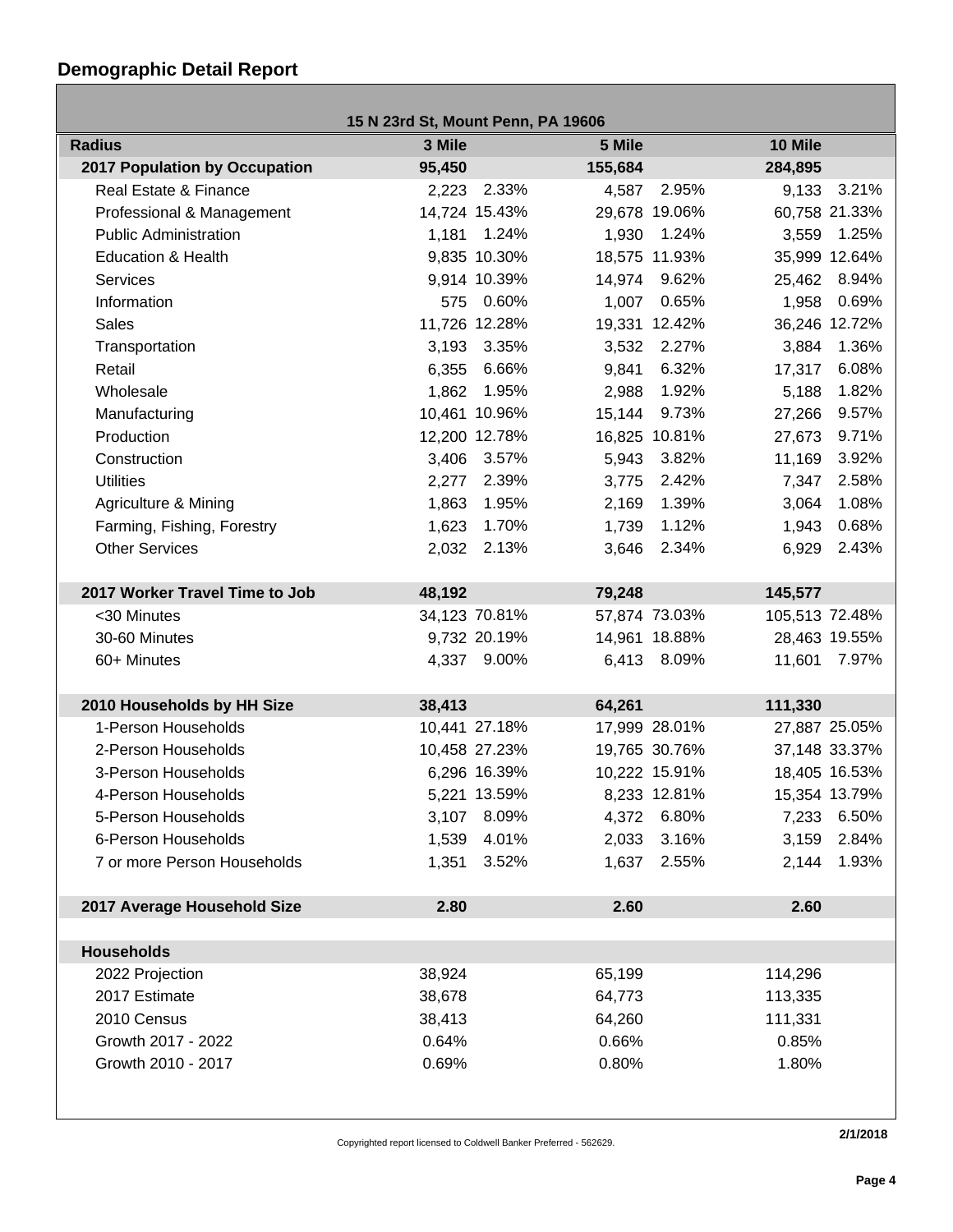## **Demographic Detail Report**

Г

| 15 N 23rd St, Mount Penn, PA 19606 |           |               |           |               |                 |  |
|------------------------------------|-----------|---------------|-----------|---------------|-----------------|--|
| <b>Radius</b>                      | 3 Mile    |               | 5 Mile    |               | 10 Mile         |  |
| 2017 Households by HH Income       | 38,678    |               | 64,771    |               | 113,335         |  |
| $<$ \$25,000                       |           | 14,430 37.31% |           | 19,944 30.79% | 25,956 22.90%   |  |
| $$25,000 - $50,000$                |           | 10,139 26.21% |           | 15,559 24.02% | 24,792 21.87%   |  |
| \$50,000 - \$75,000                |           | 5,812 15.03%  |           | 11,578 17.88% | 21,200 18.71%   |  |
| \$75,000 - \$100,000               |           | 3,893 10.07%  |           | 7,163 11.06%  | 15,619 13.78%   |  |
| $$100,000 - $125,000$              |           | 1,699 4.39%   |           | 3,764 5.81%   | 8,839 7.80%     |  |
| \$125,000 - \$150,000              |           | 1,000 2.59%   |           | 2,066 3.19%   | 5,860 5.17%     |  |
| \$150,000 - \$200,000              |           | 1,159 3.00%   | 2,540     | 3.92%         | 6,447<br>5.69%  |  |
| \$200,000+                         | 546       | 1.41%         |           | 2,157 3.33%   | 4,622 4.08%     |  |
|                                    |           |               |           |               |                 |  |
| 2017 Avg Household Income          | \$50,648  |               | \$61,820  |               | \$73,431        |  |
| 2017 Med Household Income          | \$36,171  |               | \$44,255  |               | \$56,386        |  |
|                                    |           |               |           |               |                 |  |
| <b>2017 Occupied Housing</b>       | 38,678    |               | 64,773    |               | 113,335         |  |
| <b>Owner Occupied</b>              |           | 21,017 54.34% |           | 39,045 60.28% | 79,026 69.73%   |  |
| <b>Renter Occupied</b>             |           | 17,661 45.66% |           | 25,728 39.72% | 34,309 30.27%   |  |
| <b>2010 Housing Units</b>          | 42,382    |               | 69,060    |               | 117,415         |  |
| 1 Unit                             |           | 29,683 70.04% |           | 50,029 72.44% | 93,063 79.26%   |  |
| $2 - 4$ Units                      |           | 7,025 16.58%  |           | 8,741 12.66%  | 10,903 9.29%    |  |
| 5 - 19 Units                       |           | 3,307 7.80%   |           | 5,888 8.53%   | 6.62%<br>7,771  |  |
| 20+ Units                          |           | 2,367 5.58%   |           | 4,402 6.37%   | 5,678 4.84%     |  |
|                                    |           |               |           |               |                 |  |
| 2017 Housing Value                 | 21,019    |               | 39,045    |               | 79,026          |  |
| $<$ \$100,000                      |           | 10,180 48.43% |           | 12,954 33.18% | 16,572 20.97%   |  |
| \$100,000 - \$200,000              |           | 7,686 36.57%  |           | 17,107 43.81% | 34,334 43.45%   |  |
| \$200,000 - \$300,000              |           | 2,243 10.67%  |           | 5,563 14.25%  | 17,813 22.54%   |  |
| \$300,000 - \$400,000              |           | 635 3.02%     |           | 2,095 5.37%   | 6,872 8.70%     |  |
| \$400,000 - \$500,000              |           | 164 0.78%     | 531       | 1.36%         | 1,598 2.02%     |  |
| \$500,000 - \$1,000,000            |           | 78 0.37%      |           | 635 1.63%     | 1,480 1.87%     |  |
| $$1,000,000+$                      | 33        | 0.16%         | 160       | 0.41%         | 357 0.45%       |  |
| 2017 Median Home Value             | \$104,287 |               | \$138,396 |               | \$166,816       |  |
|                                    |           |               |           |               |                 |  |
| 2017 Housing Units by Yr Built     | 42,753    |               | 69,945    |               | 119,741         |  |
| Built 2010+                        | 483       | 1.13%         | 868       | 1.24%         | 1.89%<br>2,265  |  |
| Built 2000 - 2010                  | 1,906     | 4.46%         | 4,107     | 5.87%         | 11,196<br>9.35% |  |
| Built 1990 - 1999                  | 2,059     | 4.82%         | 4,385     | 6.27%         | 13,845 11.56%   |  |
| Built 1980 - 1989                  | 2,276     | 5.32%         | 5,033     | 7.20%         | 10,802 9.02%    |  |
| Built 1970 - 1979                  | 2,701     | 6.32%         | 6,445     | 9.21%         | 12,559 10.49%   |  |
| Built 1960 - 1969                  | 3,047     | 7.13%         |           | 6,168 8.82%   | 10,740 8.97%    |  |
| Built 1950 - 1959                  |           | 4,154 9.72%   |           | 8,149 11.65%  | 13,261 11.07%   |  |
| Built <1949                        |           | 26,127 61.11% |           | 34,790 49.74% | 45,073 37.64%   |  |
| 2017 Median Year Built             | 1947      |               | 1949      |               | 1960            |  |

Copyrighted report licensed to Coldwell Banker Preferred - 562629.

**2/1/2018**

- 1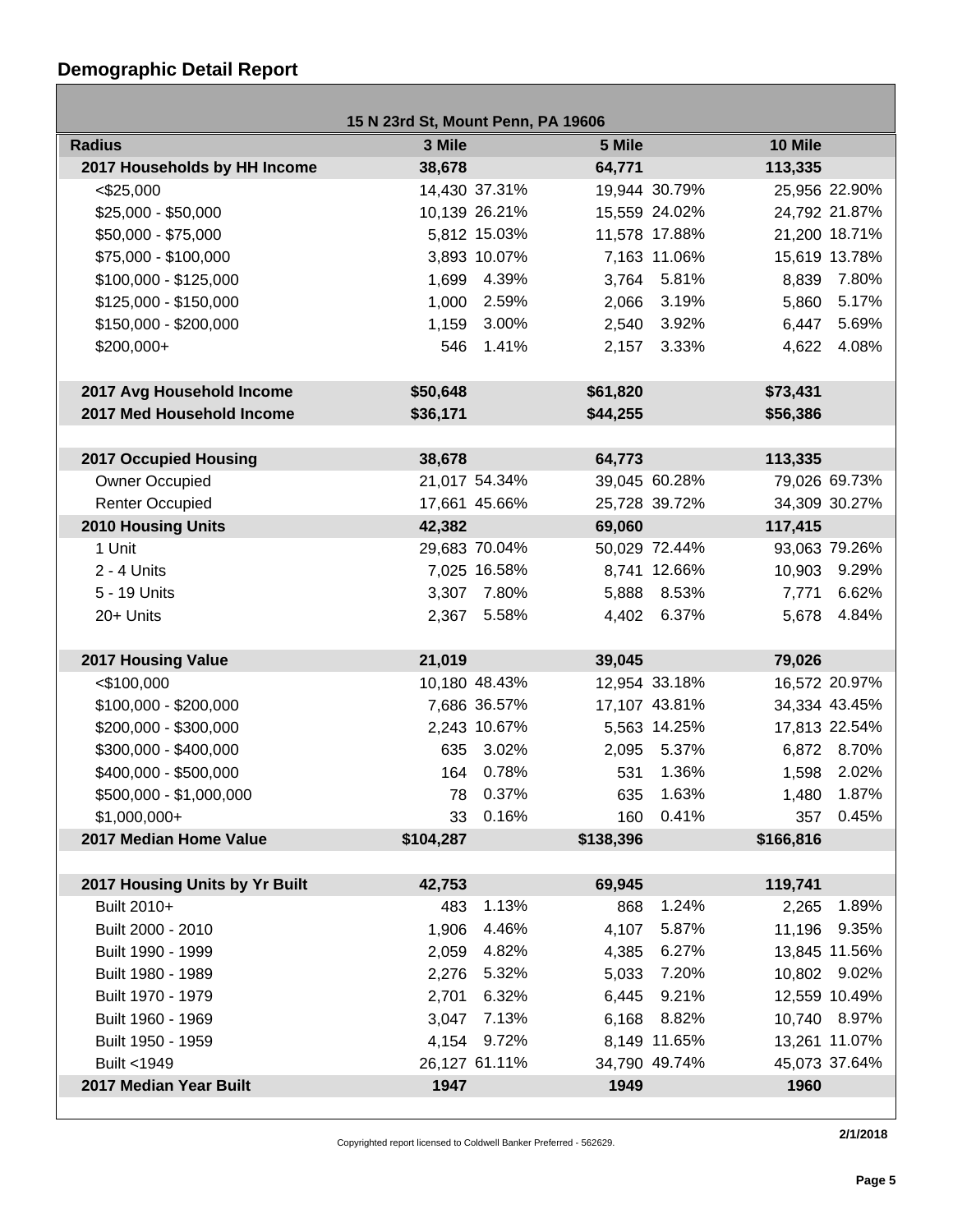|                                                                                       | 15 N 23rd St, Mount Penn, PA 19606     |                |        |              |        |              |
|---------------------------------------------------------------------------------------|----------------------------------------|----------------|--------|--------------|--------|--------------|
| <b>Building Type: Class C Office</b><br>Class: C<br>RBA: 1,250 SF<br>Typical Floor: - | Total Available: 0 SF<br>Rent/SF/Yr: - | % Leased: 100% |        |              |        |              |
| <b>Description</b>                                                                    | 2010                                   |                | 2017   |              | 2022   |              |
| <b>Population</b>                                                                     | 11,229                                 |                | 11,835 |              | 12,012 |              |
| Age 0 - 4                                                                             | 925                                    | 8.24%          | 833    | 7.04%        | 815    | 6.78%        |
| Age 5 - 9                                                                             | 837                                    | 7.45%          | 868    | 7.33%        | 830    | 6.91%        |
| Age 10 - 14                                                                           | 806                                    | 7.18%          | 874    | 7.38%        | 848    | 7.06%        |
| Age 15 - 19                                                                           | 752                                    | 6.70%          | 848    | 7.17%        | 850    | 7.08%        |
| Age 20 - 24                                                                           | 745                                    | 6.63%          | 772    | 6.52%        | 817    | 6.80%        |
| Age 25 - 29                                                                           | 905                                    | 8.06%          | 786    | 6.64%        | 790    | 6.58%        |
| Age 30 - 34                                                                           | 794                                    | 7.07%          | 826    | 6.98%        | 788    | 6.56%        |
| Age 35 - 39                                                                           | 721                                    | 6.42%          | 798    | 6.74%        | 792    | 6.59%        |
| Age 40 - 44                                                                           | 773                                    | 6.88%          | 761    | 6.43%        | 772    | 6.43%        |
| Age 45 - 49                                                                           | 782                                    | 6.96%          | 757    | 6.40%        | 751    | 6.25%        |
| Age 50 - 54                                                                           | 722                                    | 6.43%          | 778    | 6.57%        | 740    | 6.16%        |
| Age 55 - 59                                                                           | 653                                    | 5.82%          | 734    | 6.20%        | 724    | 6.03%        |
| Age 60 - 64                                                                           | 542                                    | 4.83%          | 636    | 5.37%        | 672    | 5.59%        |
| Age 65 - 69                                                                           | 345                                    | 3.07%          | 524    | 4.43%        | 579    | 4.82%        |
| Age 70 - 74                                                                           | 272                                    | 2.42%          | 362    | 3.06%        | 453    | 3.77%        |
| Age 75 - 79                                                                           | 257                                    | 2.29%          | 251    | 2.12%        | 322    | 2.68%        |
| Age 80 - 84                                                                           | 213                                    | 1.90%          | 195    | 1.65%        | 214    | 1.78%        |
| Age 85+                                                                               | 184                                    | 1.64%          | 229    | 1.93%        | 256    | 2.13%        |
| Age 15+                                                                               |                                        | 8,660 77.12%   |        | 9,257 78.22% |        | 9,520 79.25% |
| Age 20+                                                                               |                                        | 7,908 70.42%   |        | 8,409 71.05% |        | 8,670 72.18% |
| Age 65+                                                                               |                                        | 1,271 11.32%   |        | 1,561 13.19% |        | 1,824 15.18% |
| <b>Median Age</b>                                                                     | 34                                     |                | 36     |              | 37     |              |
| <b>Average Age</b>                                                                    | 35.40                                  |                | 36.60  |              | 37.60  |              |
|                                                                                       |                                        |                |        |              |        |              |
| <b>Population By Race</b>                                                             | 11,229                                 |                | 11,835 |              | 12,012 |              |
| White                                                                                 |                                        | 9,455 84.20%   |        | 9,689 81.87% |        | 9,689 80.66% |
| <b>Black</b>                                                                          |                                        | 1,160 10.33%   |        | 1,379 11.65% |        | 1,475 12.28% |
| Am. Indian & Alaskan                                                                  | 103                                    | 0.92%          | 130    | 1.10%        | 147    | 1.22%        |
| Asian                                                                                 | 104                                    | 0.93%          | 150    | 1.27%        | 160    | 1.33%        |
| Hawaiian & Pacific Islander                                                           | 14                                     | 0.12%          | 17     | 0.14%        | 20     | 0.17%        |
| Other                                                                                 | 371                                    | 3.30%          | 470    | 3.97%        | 522    | 4.35%        |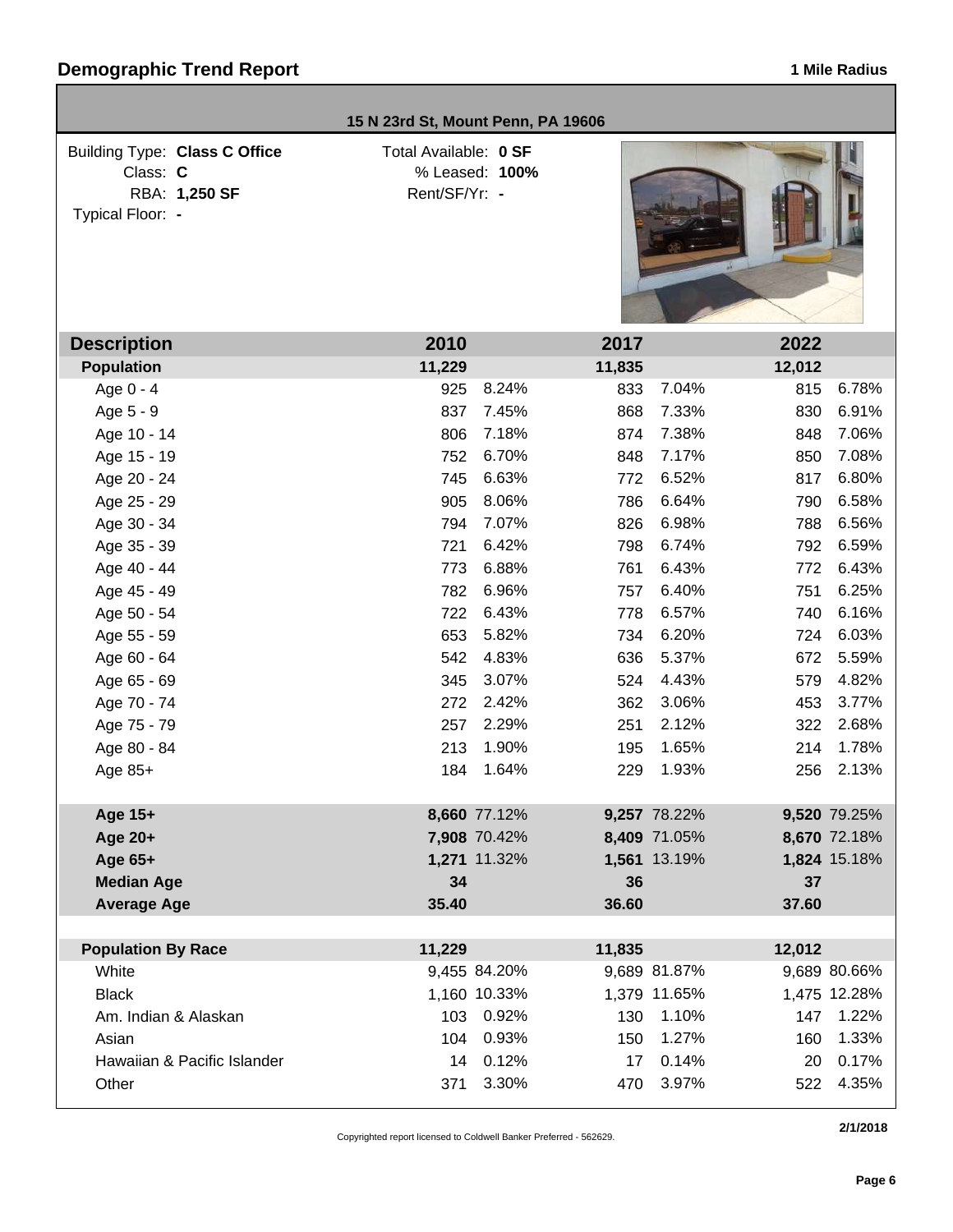# **Demographic Trend Report 1 Mile Radius 1 Mile Radius**

| 15 N 23rd St, Mount Penn, PA 19606   |          |              |          |              |          |              |
|--------------------------------------|----------|--------------|----------|--------------|----------|--------------|
| <b>Description</b>                   | 2010     |              | 2017     |              | 2022     |              |
| <b>Population by Race (Hispanic)</b> | 2,882    |              | 3,815    |              | 4,330    |              |
| White                                |          | 2,244 77.86% |          | 2,933 76.88% |          | 3,313 76.51% |
| <b>Black</b>                         |          | 396 13.74%   |          | 541 14.18%   |          | 619 14.30%   |
| Am. Indian & Alaskan                 | 71       | 2.46%        | 99       | 2.60%        | 118      | 2.73%        |
| Asian                                | 23       | 0.80%        | 31       | 0.81%        | 32       | 0.74%        |
| Hawaiian & Pacific Islander          | 14       | 0.49%        | 17       | 0.45%        | 19       | 0.44%        |
| Other                                | 134      | 4.65%        | 195      | 5.11%        | 229      | 5.29%        |
|                                      |          |              |          |              |          |              |
| <b>Household by Household Income</b> | 4,327    |              | 4,554    |              | 4,621    |              |
| $<$ \$25,000                         |          | 1,067 24.66% |          | 1,337 29.36% |          | 1,393 30.14% |
| $$25,000 - $50,000$                  |          | 1,514 34.99% |          | 1,353 29.71% |          | 1,342 29.04% |
| \$50,000 - \$75,000                  |          | 936 21.63%   |          | 731 16.05%   |          | 698 15.10%   |
| \$75,000 - \$100,000                 | 398      | 9.20%        |          | 586 12.87%   |          | 621 13.44%   |
| $$100,000 - $125,000$                | 230      | 5.32%        | 200      | 4.39%        | 195      | 4.22%        |
| $$125,000 - $150,000$                | 139      | 3.21%        | 151      | 3.32%        | 153      | 3.31%        |
| $$150,000 - $200,000$                | 25       | 0.58%        | 159      | 3.49%        | 179      | 3.87%        |
| $$200,000+$                          | 18       | 0.42%        | 37       | 0.81%        | 40       | 0.87%        |
|                                      |          |              |          |              |          |              |
| <b>Average Household Income</b>      | \$50,209 |              | \$54,048 |              | \$54,457 |              |
| <b>Median Household Income</b>       | \$41,542 |              | \$40,198 |              | \$39,872 |              |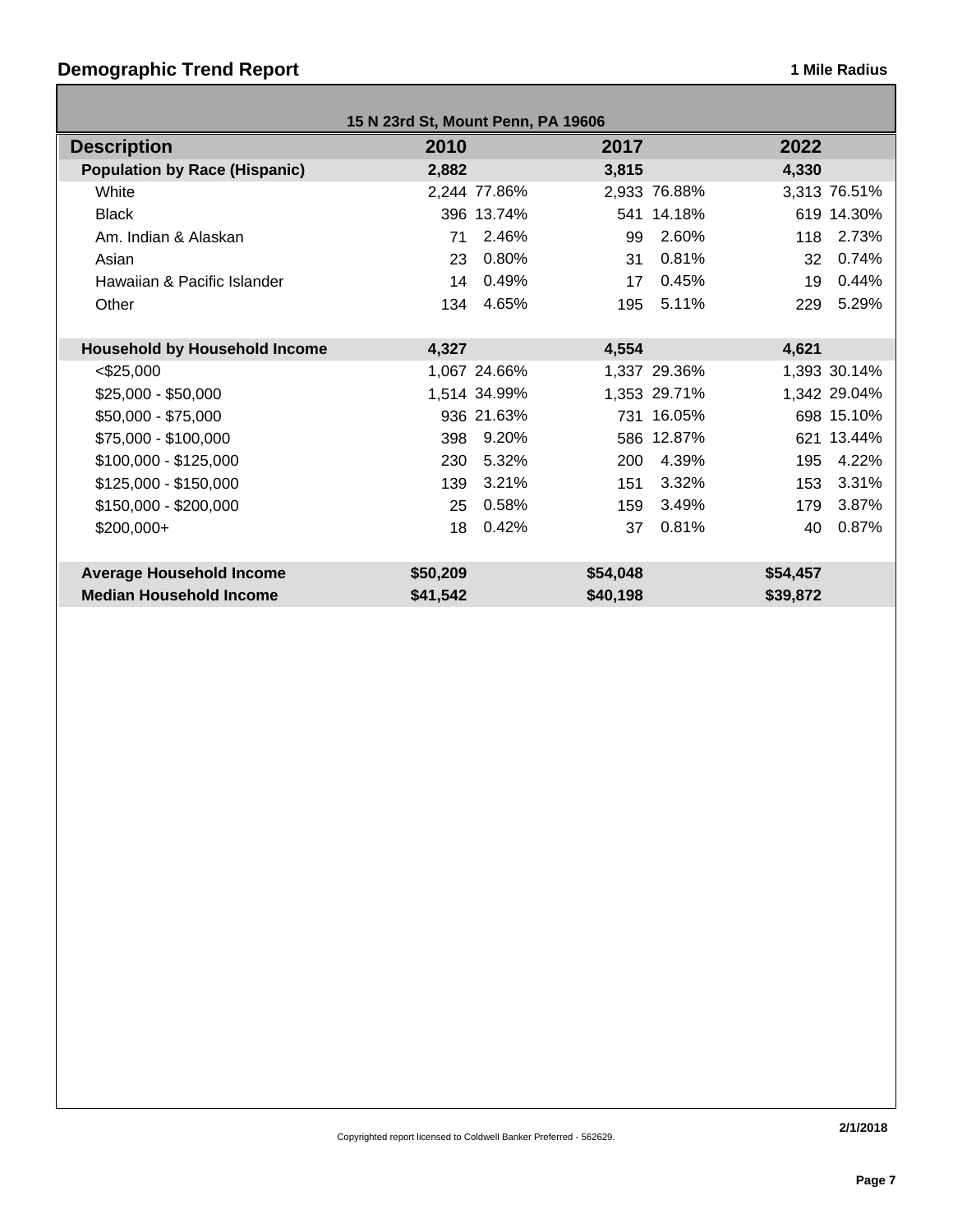## **Consumer Spending Report**

| 15 N 23rd St, Mount Penn, PA 19606                                                                                                                                                                                                                                                                |                                                                                                                               |                                                                                                                                 |                                                                                                                                      |  |  |
|---------------------------------------------------------------------------------------------------------------------------------------------------------------------------------------------------------------------------------------------------------------------------------------------------|-------------------------------------------------------------------------------------------------------------------------------|---------------------------------------------------------------------------------------------------------------------------------|--------------------------------------------------------------------------------------------------------------------------------------|--|--|
| Building Type: Class C Office<br>Class: C<br>RBA: 1,250 SF<br>Typical Floor: -<br>Total Available: 0 SF<br>% Leased: 100%<br>Rent/SF/Yr: -                                                                                                                                                        |                                                                                                                               |                                                                                                                                 |                                                                                                                                      |  |  |
| 2017 Annual Spending (\$000s)                                                                                                                                                                                                                                                                     | 3 Mile                                                                                                                        | 5 Mile                                                                                                                          | 10 Mile                                                                                                                              |  |  |
| <b>Total Specified Consumer Spending</b>                                                                                                                                                                                                                                                          | \$777,704                                                                                                                     | \$1,432,719                                                                                                                     | \$2,845,768                                                                                                                          |  |  |
| <b>Total Apparel</b><br>Women's Apparel<br>Men's Apparel<br>Girl's Apparel<br>Boy's Apparel<br>Infant Apparel<br>Footwear<br><b>Total Entertainment &amp; Hobbies</b><br>Entertainment<br>Audio & Visual Equipment/Service<br><b>Reading Materials</b><br>Pets, Toys, & Hobbies<br>Personal Items | \$55,299<br>20,488<br>10,901<br>5,044<br>3,449<br>2,861<br>12,555<br>\$61,896<br>9,781<br>32,673<br>2,275<br>17,166<br>46,756 | \$92,827<br>35,733<br>18,931<br>7,841<br>5,367<br>4,471<br>20,485<br>\$115,762<br>18,142<br>58,904<br>5,061<br>33,655<br>88,316 | \$172,287<br>68,249<br>36,522<br>13,677<br>9,330<br>7,657<br>36,852<br>\$231,407<br>37,363<br>112,725<br>10,975<br>70,345<br>178,170 |  |  |
| <b>Total Food and Alcohol</b>                                                                                                                                                                                                                                                                     | \$245,569                                                                                                                     | \$431,671                                                                                                                       | \$818,092                                                                                                                            |  |  |
| Food At Home<br>Food Away From Home<br><b>Alcoholic Beverages</b>                                                                                                                                                                                                                                 | 148,038<br>82,934<br>14,598                                                                                                   | 252,710<br>151,915<br>27,046                                                                                                    | 468,066<br>297,383<br>52,643                                                                                                         |  |  |
| <b>Total Household</b>                                                                                                                                                                                                                                                                            | \$100,591                                                                                                                     | \$194,079                                                                                                                       | \$395,507                                                                                                                            |  |  |
| House Maintenance & Repair<br>Household Equip & Furnishings<br><b>Household Operations</b><br><b>Housing Costs</b>                                                                                                                                                                                | 20,830<br>42,182<br>29,902<br>7,677                                                                                           | 39,852<br>79,788<br>57,371<br>17,067                                                                                            | 82,126<br>161,527<br>114,256<br>37,598                                                                                               |  |  |
|                                                                                                                                                                                                                                                                                                   |                                                                                                                               |                                                                                                                                 |                                                                                                                                      |  |  |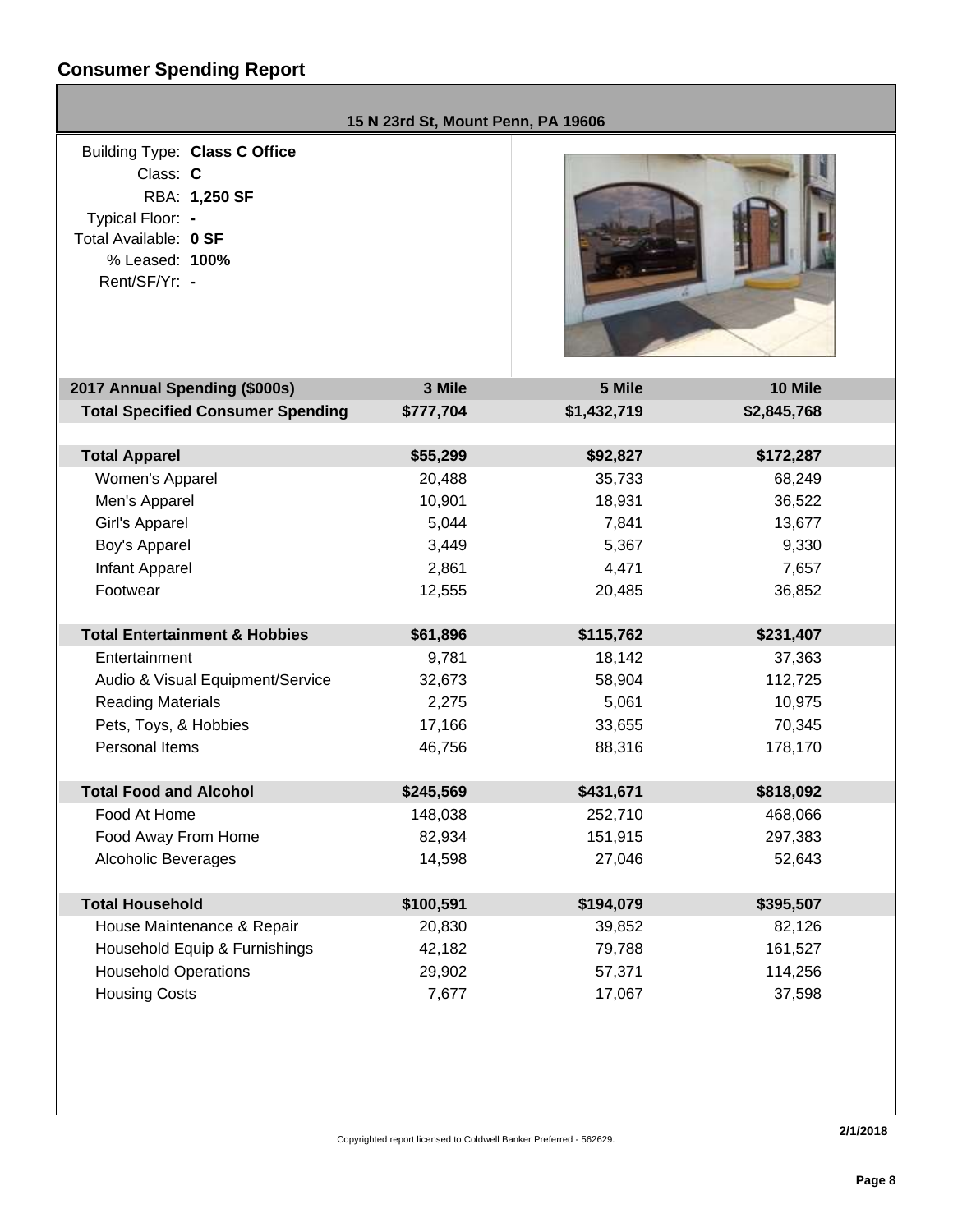## **Consumer Spending Report**

|                                    | 15 N 23rd St, Mount Penn, PA 19606 |           |           |  |  |  |
|------------------------------------|------------------------------------|-----------|-----------|--|--|--|
|                                    |                                    |           |           |  |  |  |
| 2017 Annual Spending (000s)        | 3 Mile                             | 5 Mile    | 10 Mile   |  |  |  |
| <b>Total Transportation/Maint.</b> | \$183,133                          | \$346,374 | \$716,554 |  |  |  |
| <b>Vehicle Purchases</b>           | 67,419                             | 135,586   | 303,698   |  |  |  |
| Gasoline                           | 67,017                             | 119,146   | 232,013   |  |  |  |
| Vehicle Expenses                   | 6,884                              | 11,993    | 21,653    |  |  |  |
| Transportation                     | 17,570                             | 33,341    | 65,138    |  |  |  |
| Automotive Repair & Maintenance    | 24,244                             | 46,309    | 94,052    |  |  |  |
|                                    |                                    |           |           |  |  |  |
| <b>Total Health Care</b>           | \$41,106                           | \$79,057  | \$159,072 |  |  |  |
| <b>Medical Services</b>            | 23,327                             | 44,404    | 89,136    |  |  |  |
| <b>Prescription Drugs</b>          | 13,763                             | 27,025    | 54,827    |  |  |  |
| <b>Medical Supplies</b>            | 4,016                              | 7,628     | 15,109    |  |  |  |
|                                    |                                    |           |           |  |  |  |
| <b>Total Education/Day Care</b>    | \$43,353                           | \$84,633  | \$174,679 |  |  |  |
| Education                          | 29,317                             | 55,583    | 113,023   |  |  |  |
| Fees & Admissions                  | 14,037                             | 29,049    | 61,655    |  |  |  |
|                                    |                                    |           |           |  |  |  |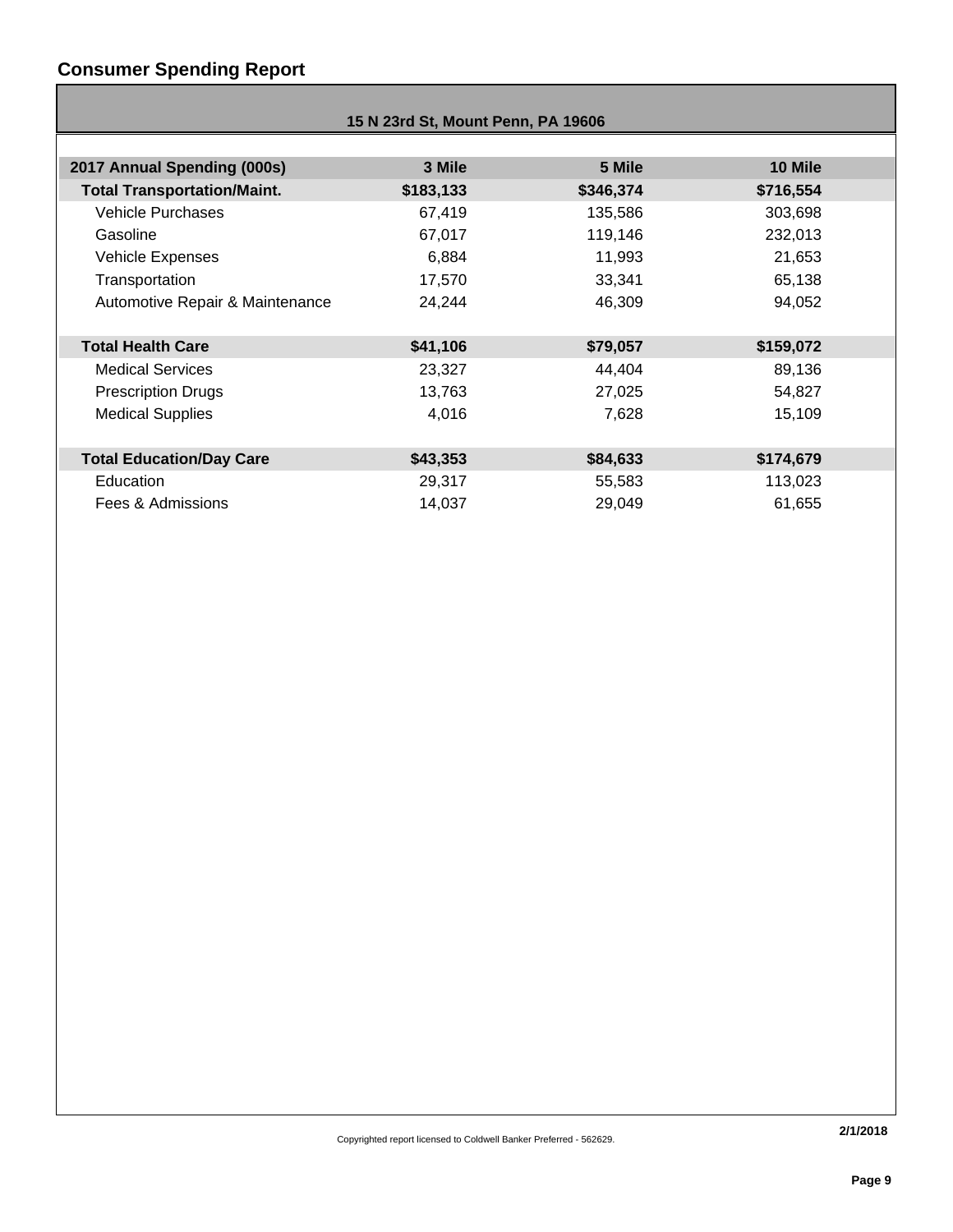|                                                                                | 15 N 23rd St, Mount Penn, PA 19606                       |             |           |
|--------------------------------------------------------------------------------|----------------------------------------------------------|-------------|-----------|
| Building Type: Class C Office<br>Class: C<br>RBA: 1,250 SF<br>Typical Floor: - | Total Available: 0 SF<br>% Leased: 100%<br>Rent/SF/Yr: - |             |           |
| <b>Business Employment by Type</b>                                             | # of Businesses                                          | # Employees | #Emp/Bus  |
| <b>Total Businesses</b>                                                        | 324                                                      | 2,549       | $\bf 8$   |
| Retail & Wholesale Trade                                                       | 52                                                       | 722         | 14        |
| <b>Hospitality &amp; Food Service</b>                                          | 25                                                       | 275         | 11        |
| Real Estate, Renting, Leasing                                                  | 22                                                       | 76          | 3         |
| Finance & Insurance                                                            | 24                                                       | 84          | 4         |
| Information                                                                    | 4                                                        | 25          | $\,6$     |
| <b>Scientific &amp; Technology Services</b>                                    | 33                                                       | 155         | 5         |
| Management of Companies                                                        | $\mathbf 0$                                              | $\pmb{0}$   | 0         |
| Health Care & Social Assistance                                                | 49                                                       | 302         | 6         |
| <b>Educational Services</b>                                                    | 9                                                        | 284         | 32        |
| <b>Public Administration &amp; Sales</b>                                       | 8                                                        | 129         | 16        |
| Arts, Entertainment, Recreation                                                | 7                                                        | 45          | 6         |
| Utilities & Waste Management                                                   | $\boldsymbol{9}$                                         | 31          | 3         |
| Construction                                                                   | 17                                                       | 57          | 3         |
| Manufacturing                                                                  | 9                                                        | 85          | 9         |
| Agriculture, Mining, Fishing                                                   | $\mathbf 0$                                              | $\pmb{0}$   | $\pmb{0}$ |
| <b>Other Services</b>                                                          | 56                                                       | 279         | 5         |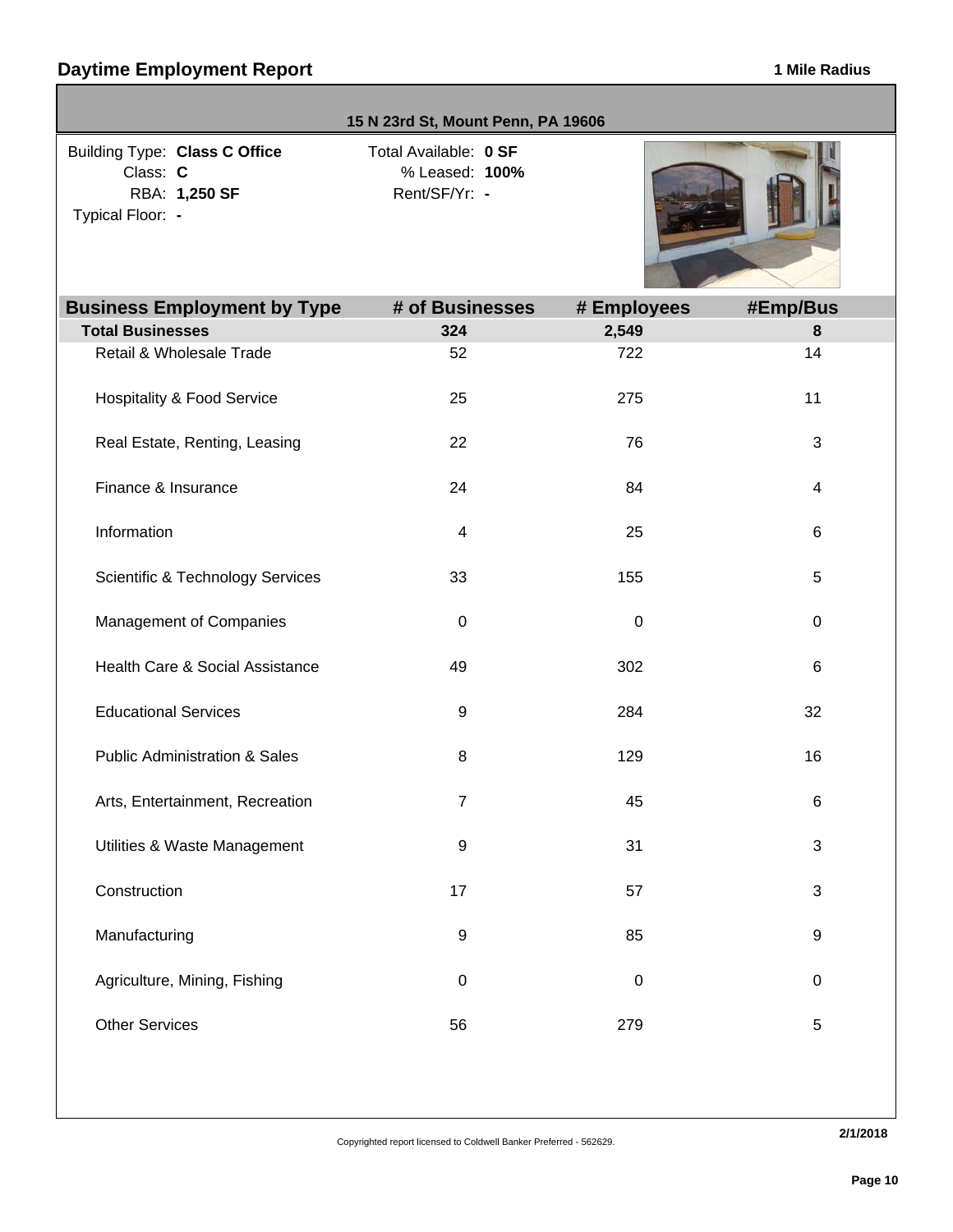#### **Demographic Market Comparison Report 1 mile radius 1 mile radius**



Copyrighted report licensed to Coldwell Banker Preferred - 562629.